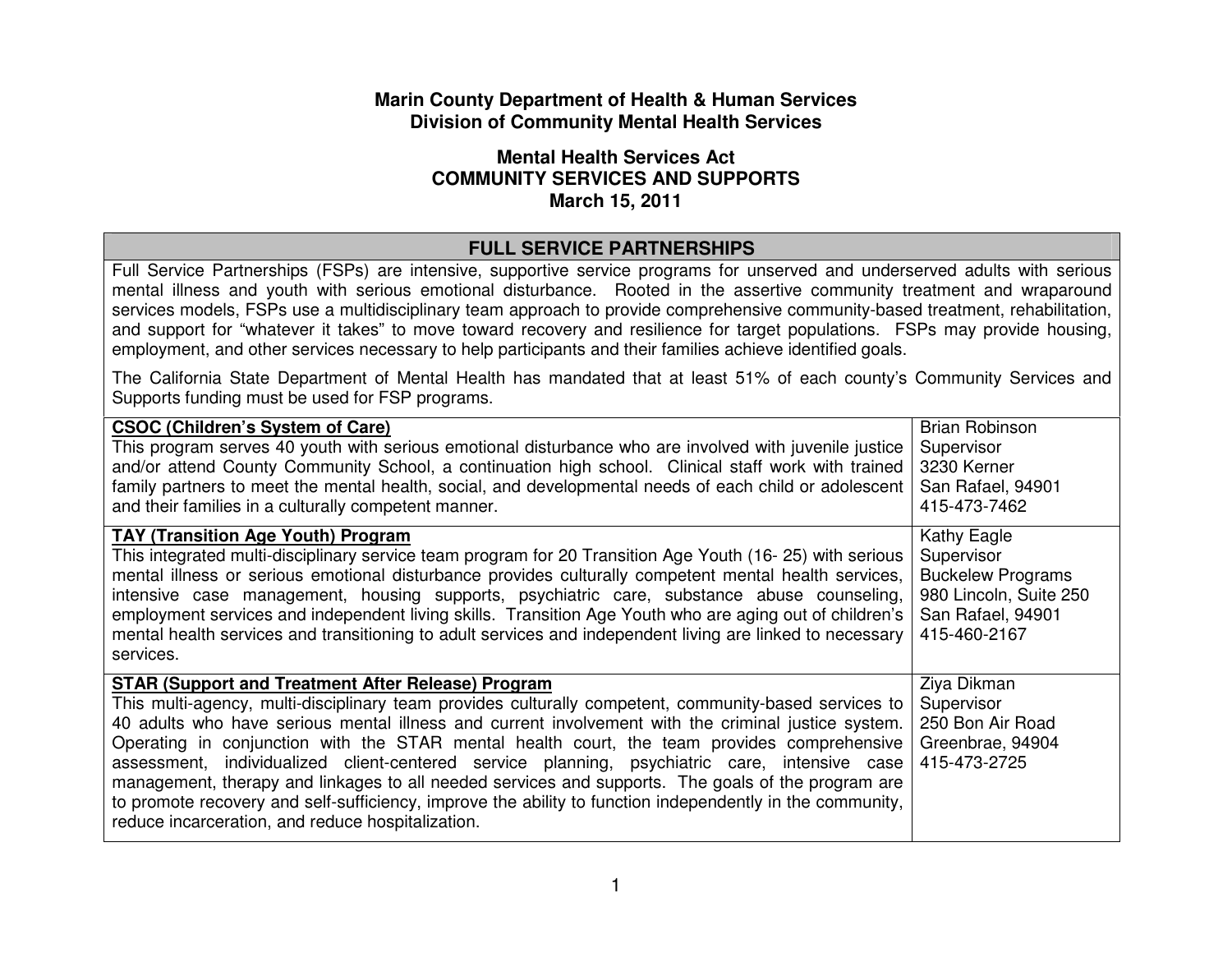| <b>HOPE (Helping Older People Excel) Program</b>                                                             | Patty Lyons         |
|--------------------------------------------------------------------------------------------------------------|---------------------|
| This multi-agency, multi-disciplinary team serves 40 older adults, ages 60 and older, who have serious       | Supervisor          |
| mental illness, and are isolated and at risk of out of home placement, hospitalization or homelessness.      | 10 N. San Pedro Rd, |
| By providing a full range of integrated, culturally competent services including outreach, comprehensive     | <b>Suite 2010</b>   |
| assessment, individualized client-centered service planning, psychiatric care, intensive case                | San Rafael, 94903   |
| management, therapy and linkages to needed services and supports, participants are assisted to better        | 415-473-4306        |
| control their illness, reach their personal goals, lead more satisfying lives, and avoid higher, more        |                     |
| restrictive levels of care.                                                                                  |                     |
| <b>ODYSSEY Program</b>                                                                                       | Chris Kughn         |
| This multi-disciplinary, multi-agency team provides culturally competent intensive, integrated services to   | Supervisor          |
| 60 adults with serious mental illness who are homeless or at-risk of homelessness. The program               | 250 Bon Air Road    |
| provides comprehensive assessment, individualized client-centered service planning, psychiatric care,        | Greenbrae, 94904    |
| intensive case management, supported housing and linkages to all needed services and supports in             | 415-473-3240        |
| order to assist participants to achieve their individualized goals, as well as to promote recovery and self- |                     |
| sufficiency, improve the ability to function independently in the community, reduce homelessness,            |                     |
| reduce incarceration, and reduce hospitalization.                                                            |                     |
|                                                                                                              |                     |